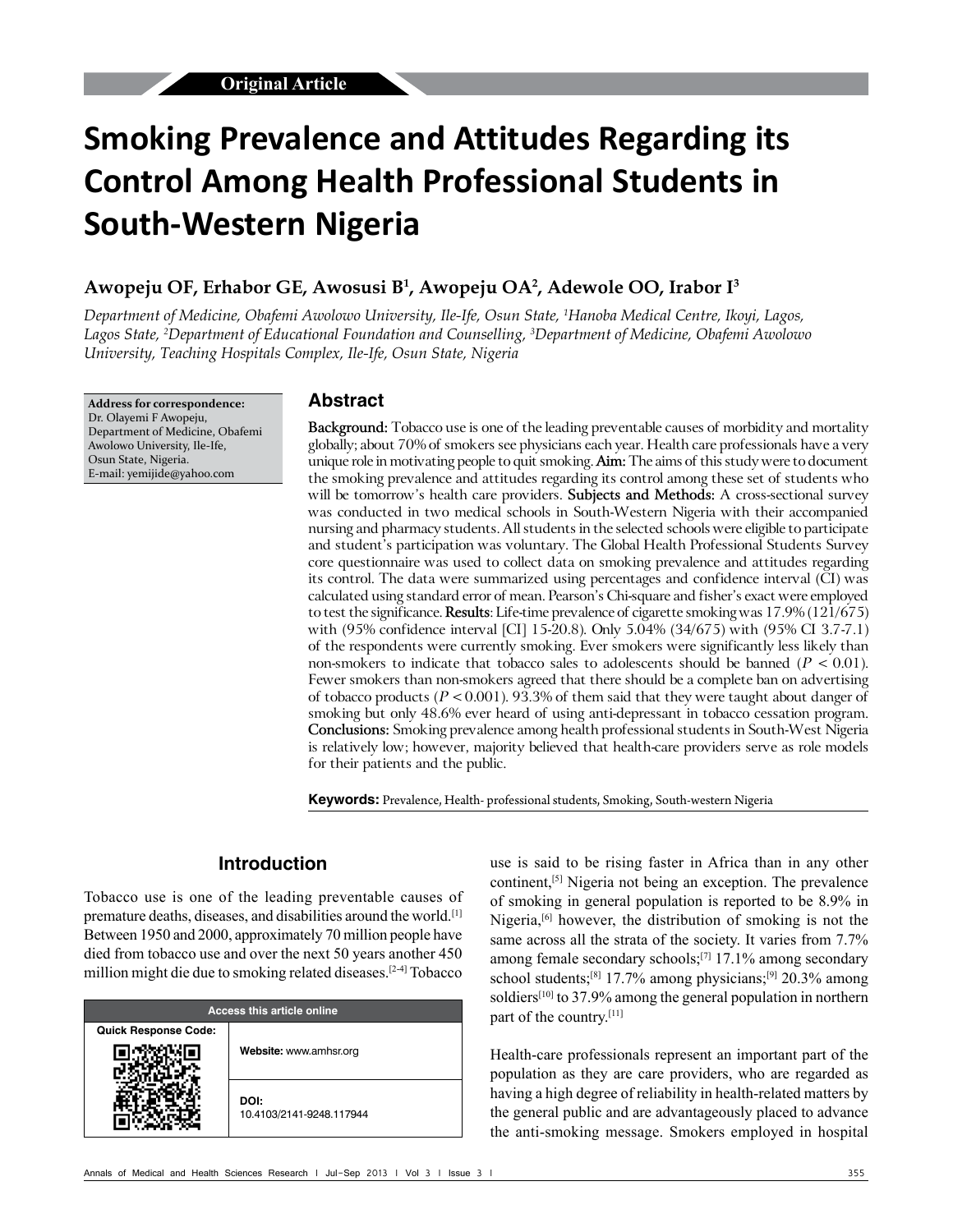settings set a poor example of health-promoting behaviors and have the potential to unintentionally affect the smoking behaviors of others through modeling.[12,13]

It is estimated that about 70% of smokers see physicians, each year with substantial opportunity to influence smoking behavior.<sup>[14]</sup> Medical advice to quit produces 1 year abstinence rates of up to 5-10%, which would have a significant public health impact if it were provided.<sup>[15]</sup> However, many barriers are responsible for the reduction of the effectiveness or willingness of health professionals to provide patient counseling, some of which are; time constraints during the consultation,[16] and the smoking status of the health professional themselves.<sup>[17]</sup> Smoking health professionals may impede their ability to help patients quit smoking.

Although, a study was done recently on tobacco use among health professional students globally only Ghana was included in the survey in sub-Saharan African,<sup>[18]</sup> and most studies done in Nigeria are old and there are few recent studies. This study will address this gap in knowledge and may also provide a basis for intensifying curriculum change in health professional institutions.

We, therefore, conducted this study to determine the smoking prevalence, attitudes and training among medical, dental, nursing, and pharmacy students in two universities in South‑Western Nigeria.

# **Subjects and Methods**

The two universities in South–Western Nigeria that have every group of the health-care professional students were chosen purposefully to participate in the cross‑sectional survey. The two schools are Obafemi Awolowo University, Ile Ife and University of Lagos, Lagos;

The sample size for the study was calculated using the formula:[19]

$$
n = \frac{t^2 \times p(1-p)}{m^2}
$$

Where  $n$  is the required sample size,  $t$  is the confidence level at 95% (standard value of 1.96), *P* is the estimated prevalence of smoking in the schools, this is estimated as 50%, as it is not exactly known, and *m* is the margin of error at 5% (standard value of 0.05). This give 384 students, because the sampling method was not simple random technique this was multiplied by 2.<sup>[20]</sup> Another 8% was added to allow for non-responders, this totaled 830.

All the students were eligible to participate and students' participation was voluntary. At each school, the students were briefed about the purpose of the research. Assurance was given about anonymity and confidentiality of the information to be provided. Verbal and written consents were taken for the students. We used the Global Health Professional Students Survey (GHPSS) questionnaire developed by the Tobacco Free Initiative, a project of the World Health Organization, in collaboration with the Centers for Disease Control and a number of additional partners.

This standardized survey instrument aims to monitor and document the prevalence of tobacco use among health professionals and assess their knowledge, attitudes and behaviors towards tobacco and tobacco control policies. This semi‑structured questionnaire is divided into six aspects to assess: Tobacco use prevalence among health professional students, exposure to environmental tobacco smoke, attitudes, behavior/cessation, curriculum/training, and demographics, the questionnaire was not modified as English is the official language of the country. The questionnaires were distributed just as normal lectures in their respective classrooms. An "ever smoker" was defined as one who had ever smoked during life-time, even if had tried a few puffs, once or twice. A "current smoker" was defined as one who had smoked during 30 days prior to the survey including the ones who smoked every‑day.

We used SPSS (Statistical Package for Social Sciences) version 16.0 (Chicago IL. USA) for statistical analysis. We checked for any inconsistencies in the data entry. If inconsistencies were found, we verified them with the completed questionnaires. The data were summarized using percentages and confidence interval (CI) was calculated using standard error of mean. Pearson's Chi‑square and fisher's exact were employed to test the significance between ever smokers and non‑smokers. Permission was obtained to carry out the survey from each school.

## **Results**

#### **Demographics**

Of 830 sampled, 675 returned the questionnaires giving a response rate of 81.3%. There are 343 students from Ile-Ife and 332 from Lagos. The distribution by course is as follows 228 (33.8%) were medical students, 50 (7.4%) were dental students, 216 (32.0%) were nursing students and 181 (26.8%) were pharmacy students. Female constitute 51.1% (345/675) and most 404/660 are in age group 19‑24 years and other demographics of the respondents are shown in Table 1.

#### **Prevalence**

Life-time prevalence of ever smoking cigarette among all respondents was 121/675; 17.9% with 95% CI (15‑20.8), with prevalence of 11.9% (42/345) among females compared with 23.9% (79/330) among males however only 5.04% (34/675), 95% CI (3.7‑7.1) of all respondents had currently smoked in the last 30 days. The prevalence of smoking among male and female is 3.4% (23/330) and 1.6% (11/345) respectively in the last 30 days [Table 2].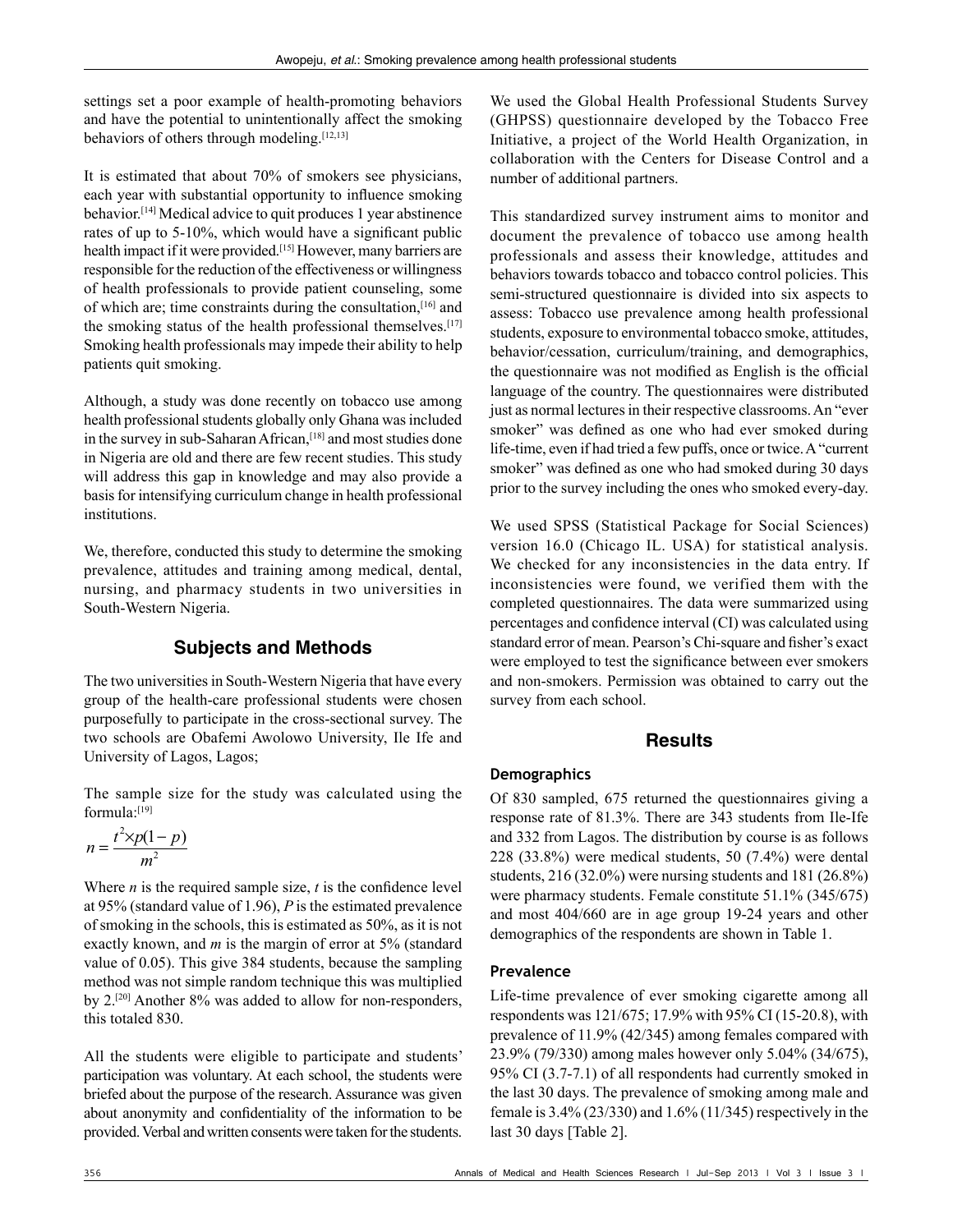| Table 1: Socio-demographic characteristics of the |  |
|---------------------------------------------------|--|
| respondents                                       |  |

| Data                  | <b>Frequencies</b> | Percentages |
|-----------------------|--------------------|-------------|
| Age group             |                    |             |
| <18 years             | 40                 | 6.1         |
| $19-24$ years         | 404                | 61.2        |
| $25-29$ years         | 190                | 28.8        |
| >30 years             | 26                 | 3.9         |
| Gender                |                    |             |
| Male                  | 330                | 48.9        |
| Female                | 345                | 51.1        |
| Course year in school |                    |             |
| 3 <sup>rd</sup> year  | 311                | 46.1        |
| $4th$ year            | 92                 | 13.6        |
| 5 <sup>th</sup> year  | 105                | 15.6        |
| 6 <sup>th</sup> year  | 167                | 24.7        |
| Course of study       |                    |             |
| Medical students      | 228                | 33.8        |
| Dental student        | 50                 | 7.4         |
| Nursing students      | 216                | 32.0        |
| Pharmacy students     | 181                | 26.8        |
|                       |                    |             |

| Table 2: Prevalence of smoking according to sex and<br>students course |                                         |                                             |  |  |
|------------------------------------------------------------------------|-----------------------------------------|---------------------------------------------|--|--|
|                                                                        | Ever smoked<br>cigarette<br>$(n=121)$ % | Smoked in the<br>last 30 days<br>$(n=34)$ % |  |  |
| Sex                                                                    |                                         |                                             |  |  |
| Male                                                                   | 11.4                                    | 3.4                                         |  |  |
| Female                                                                 | 6.5                                     | 1.6                                         |  |  |
| Total                                                                  | 17.9                                    | 5.0                                         |  |  |
| Students course                                                        |                                         |                                             |  |  |
| Medical students                                                       | 6.4                                     | 1.5                                         |  |  |
| Dental students                                                        | 1.6                                     | 0.3                                         |  |  |
| Nursing students                                                       | 3.8                                     | 0.8                                         |  |  |
| <b>Pharmacy students</b>                                               | 6.1                                     | 2.4                                         |  |  |
| Total                                                                  | 17.9                                    | 5.0                                         |  |  |

Out of the people that ever smoked, 34.7% (42/121) were females and 65.3% (79/121) were males. Twenty nine percent of them (196/675) initiated smoking before the age of 10 years and 22.6% (153/675) initiated smoking between 11 years and 15 years of age.

#### **Attitude**

Majority of the health professional students 88.5%; (599/675) 95% CI 86.1‑90.9 agreed that tobacco sales to adolescents should be banned, also 91.2% (617/675) 95% CI 89.1‑93.4 accepted that smoking should be banned in restaurants and 89.4% (606/675); 95% CI 87.1‑91.2 of the students agreed that smoking in all enclosed places be banned, while only 68.8% (486/675); 95% CI 65.0‑72.2 believed that smoking should be banned in disco/bars/pubs and 77.4% (522/675); 95% CI 74.2‑80.6 agreed that there should be a complete ban.

There were clear differences between smokers and non‑smokers

in their attitudes to smoking issues. Ever smokers (81%: 98/121) were significantly less likely than non-smokers (90.4%: 501/554) to indicate that tobacco sales to adolescents should be banned ( $P = 0.01$ ). Fewer smokers (56.7%: 68/121) than non‑smokers (82.8%: 458/554) agreed that there should be a complete ban on advertising of tobacco product  $(P < 0.001)$ . Regarding the question, should smoking be banned in disco/pubs/ bars, a reduced number of ever smokers (45.5%: 55/121) answered in affirmative compare to non‑smokers (75.5%: 413/554), this is highly significant  $(P < 0.001)$ .

Generally, there was clear majority support for the statements: Should health professional routinely advise their patients who smoke to quit smoking, should health professional routinely advise their patients who use other tobacco product to quit using the products, do health professionals have a role in giving advice or information about smoking to cessation to patients, however only three quarters believed that health professionals serve as role models [Table 3] with comparable results between smokers (79.6%: 93/121) and non-smokers (75.8%: 420/554).

#### **Training**

Concerning training 93.3% (629/675); 95% CI (91.4‑95.2) were taught about danger of smoking, 93.6% (632/675); 95% CI (91.7‑95.4) learned that it is important to record tobacco use history as part of a patient's general medical history. Seventy-two percent (485/675) of the respondents reported they had ever received any formal training in smoking cessation, however, 48.6% (328/675); 95% CI (44.8‑52.5) ever heard of using anti-depressant in tobacco cessation program.

#### **Discussion**

The smoking rate among health professional students in this survey was lower than reported when compared to other parts of the globe's previous studies, using the same questionnaire, findings from GHPSS showed that over 20% of students currently smoked cigarettes in 47 of 80 sites surveyed, although, the prevalence ranges from 1.3% in Ghana among medical students to as high as 47% in Bosnia and Herzegovina federation.[18] The findings in Africa are generally lower than their counterpart in Europe and in the Middle Eastern countries.

In Africa, the smoking prevalence varies from region to region, rate being the highest in North African countries when compared to other parts of Africans, the GHPSS study result showed the following prevalence of current smoker among medical students: Tunisia 11.1%; Egypt 7.9%; Uganda 2.8% and Ghana I.3%. This might be due to the difference in socio-economic factors and influence of westernization, more so, in North Africa smoking is culturally acceptable.

The smoking rate among health-professional students is low compared to general population in Nigeria and other category of people that have been studied, Fawibe and Shittu<sup>[21]</sup> reported that the prevalence of smoking among medical students is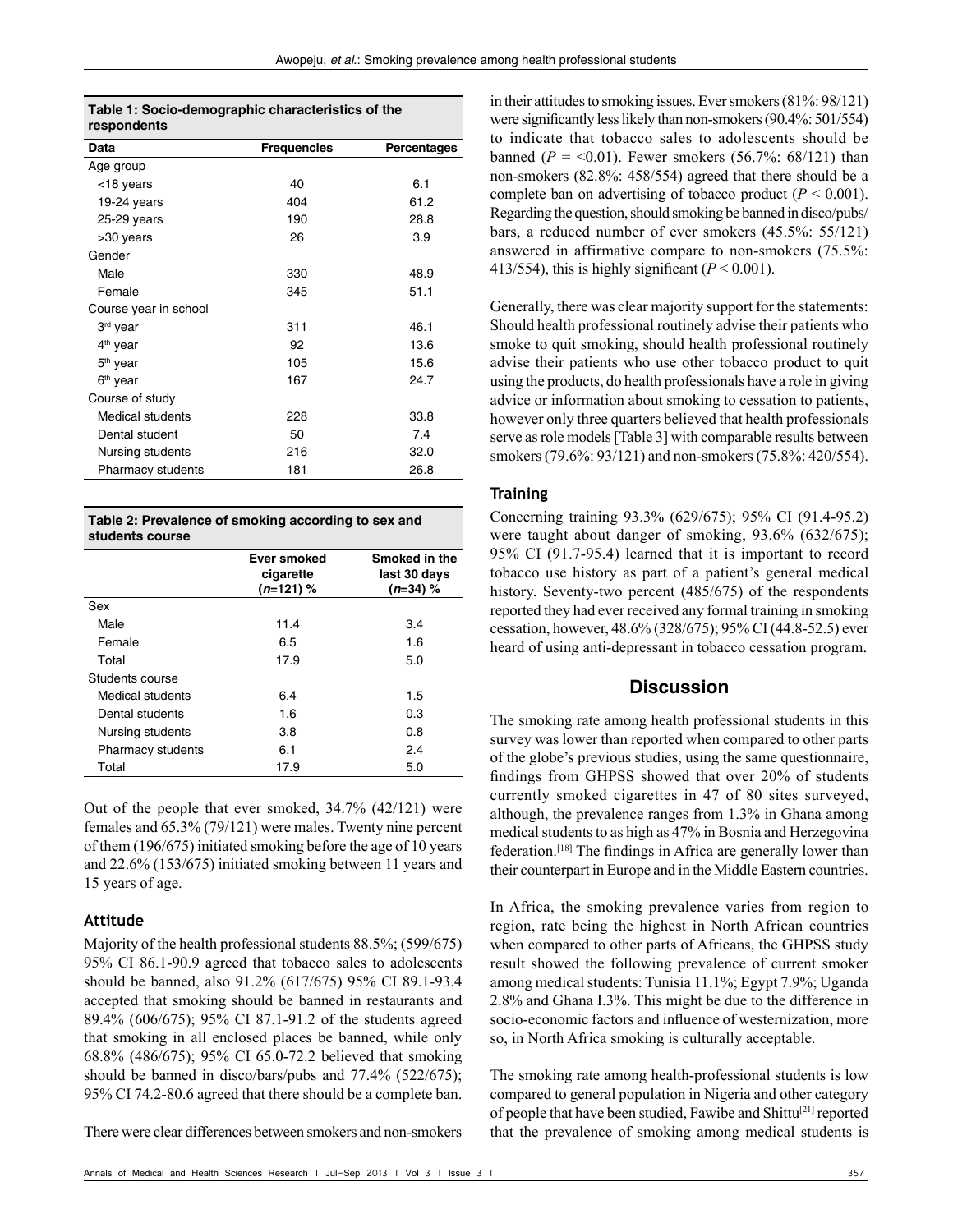| Table 3: Attitudes of health professional students regarding smoking |  |  |  |  |
|----------------------------------------------------------------------|--|--|--|--|
|----------------------------------------------------------------------|--|--|--|--|

| <b>Questions</b>                                                                                                       |                             | Percentage with positive response |                                  |           |                                        |           |  |
|------------------------------------------------------------------------------------------------------------------------|-----------------------------|-----------------------------------|----------------------------------|-----------|----------------------------------------|-----------|--|
|                                                                                                                        | All respondent<br>$(n=675)$ |                                   | Ever smokers<br>( <i>n</i> =121) |           | <b>Non-smokers</b><br>( <i>n</i> =554) |           |  |
|                                                                                                                        | $\%$                        | 95% CI                            | %                                | 95% CI    | %                                      | 95% CI    |  |
| Should tobacco sales to adolescents be banned                                                                          | 88.5                        | 86.1-90.9                         | 81                               | 74.0-88.0 | 90.4                                   | 87.9-92.9 |  |
| Should there be a complete ban of advertising tobacco products                                                         | 77.4                        | 74.2-80.6                         | 56.7                             | 47.9-65.5 | 82.8                                   | 79.7-85.9 |  |
| Should smoking be banned in restaurants                                                                                | 91.2                        | 89.1-93.4                         | 81.8                             | 74.9-88.7 | 93.5                                   | 91.4-95.6 |  |
| Should smoking be banned in discos/bars/pubs                                                                           | 68.2                        | 65.0-72.2                         | 45.5                             | 36.6-54.5 | 75.5                                   | 71.9-79.1 |  |
| Should smoking in all enclosed places be banned                                                                        | 89.4                        | 87.1-91.2                         | 74.4                             | 66.6-82.2 | 93.1                                   | 91.0-95.2 |  |
| Should health professionals get specific training on cessation techniques                                              | 94.8                        | 93.1-96.5                         | 88.4                             | 82.7-94.1 | 96.4                                   | 94.8-98.0 |  |
| Do health professionals serve as role models for their patients and the<br>public                                      | 75.8                        | 72.5-79.1                         | 79.6                             | 72.4-86.8 | 75.8                                   | 72.2-79.4 |  |
| Should health professional routinely advise their patients who smoke to<br>quit smoking                                | 96.7                        | 95.3-98.1                         | 95.0                             | 91.1-98.9 | 97.1                                   | 95.7-98.5 |  |
| Should health professional routinely advise their patients who use other<br>tobacco product to quit using the products | 92.7                        | 90.7-94.7                         | 90.1                             | 84.8-95.4 | 93.5                                   | 91.4-95.6 |  |
| Do health professionals have a role in giving advice or information about<br>smoking to cessation to patients          | 96.1                        | 94.6-97.5                         | 95.0                             | 91.1-98.9 | 96.4                                   | 94.8-98.0 |  |
| Are a patient's chances of quitting smoking increased if a health<br>professional advise him or her to quit            | 89.4                        | 87.0-91.7                         | 88.3                             | 82.6-94.0 | 73.8                                   | 70.1-77.5 |  |

CI: Confidence interval

significantly low compared to other non-medical students 0.9% compared to 6.4% this may be due to a number of factors Firstly, they may recognize the negative medical consequences more quickly than the general public. Secondly, their devotion to health naturally conflicts with unhealthy behaviors. Thirdly, tobacco smoking usually incurs a negative image in the health-care profession long before it does so in the wider community.

Of importance in this study is that one‑third of all the ever smokers are females; Previous investigation conducted among physicians showed females smoked less compared to their male[21,22] counterparts while other research revealed no female smokers<sup>[23-25]</sup> however, other study found a comparable rate between male and female physicians.<sup>[26,27]</sup> In fact a study<sup>[28]</sup> reveal that more female smoked compared to the males. In a study conducted exclusively among female secondary school students, a prevalence 7.7% was reported in South-Eastern Nigeria.[7] Generally, there is an increasing prevalence of smoking among females health professionals which might be attributable to improvement in women's social factor such as education, employment, and urbanization.

Majority of the ever smokers initiated smoking before 15‑year of age and this is in consonance with other studies, this is corroborated by Ibeh study<sup>[7]</sup> and Fawibe and Shittu<sup>[21]</sup> study with mean age of smoking 12.6 years and 15.4 years respectively. Adolescent first cigarette is usually obtained from friends and family members and smoking can be viewed as rite of passage from childhood to adulthood.[29] However, a quarter of them also started smoking between 20 years and 24 years of age, which may be related to peer pressure in the university.

The attitudes of these students are essential as it is going to affect how seriously they are likely to adopt smoking cessation program and patients' counseling. Only three‑fourth of the students believed that smoking should be completely banned. This is similar to  $63\%$  reported by Awotedu<sup>[30]</sup> among tertiary institutions in South Africa and also as might be expected, these clear difference between smokers and non‑smokers attitudes with regards to banning and advertising of tobacco in public places, this in consonance with other studies.[12,31,32] Smoking by health-care professional may actually hamper their capacity to render smoking cessation counseling to their patients, more so three‑quarters of them believed that health professional serve as models.

Majority of them reported that they were taught about the dangers of smoking and that it is important to record tobacco use history, this is off-set by the fact that only about 50% have ever heard of using anti-depressant, although, about 70% of them claimed they had formal training in smoking cessation approaches. The percentage of students who claimed they had formal training is rather high compared to the study of Warren,<sup>[18]</sup> where less than 40% of the students in 73 of 80 sites reported that they have received such training but when school administrators were asked, 25 out of 31 countries had no formal training at any time. This difference might be due to the fact that students in our study were over reporting, probably to please the faculty. Even, in a study conducted among practicing physicians, only 30% had knowledge of smoking cessation therapy and 70% reported that tobacco education content in the medical school curriculum was inadequate.[9] This underscores the importance of training of professional health students in courses that detailed the harmful health effect of tobacco use and exposure to second smoke and specific training in counseling on tobacco cessation techniques.

Although, our study has demonstrated smoking habits, attitudes, and training among tomorrow's health care professionals, this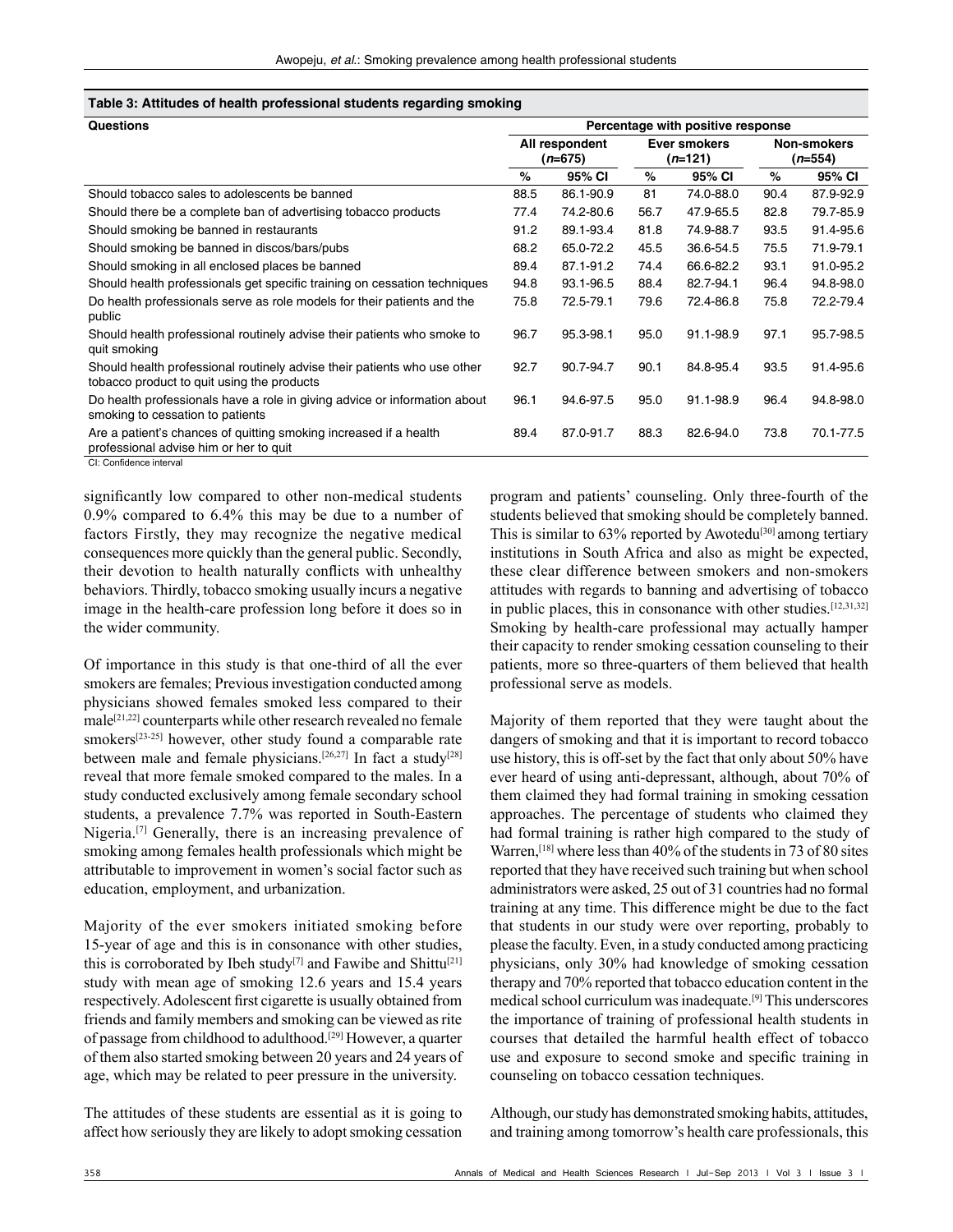should be interpreted in the light of some limitations. First, this study reports behavior rather than the behavior itself, which might be influenced by recall or by perception of social desirability and may under‑estimate smoking compared to cotinine measurement<sup>[33]</sup> and over-estimate smoking attitude and behavior. Secondly, our results may not be applicable to all health professional students in Nigeria as we only sampled cluster of students in south‑western region. Thirdly, although, participation is voluntary, we still cannot rule out some selection bias. Nevertheless, our study would serve as bench mark for further studies in other regions of Nigeria.

In conclusion, this study revealed that smoking rate is relatively low among our health professional students, compared to other developing world; it identified the need for attitudinal change in this set of students who should consider themselves pivotal to global tobacco control. It also highlighted the need for a detailed professional training to include, dangers of smoking, counseling on smoking cessation, act of legislation, and tobacco tax policy. Ensuring smoking cessation best practice into health professional students' curriculum will not only alter their attitudes but it may also prevent new physician smokers.

#### **References**

- 1. Ezzati M, Lopez AD, Rodgers A, Vander Hoorn S, Murray CJ. Comparative risk assessment collaborating group. Selected major risk factors and global and regional burden of disease. Lancet 2002;360:1347‑60.
- 2. International Union Against Tuberculosis and Lung Diseases. Paris: The Union. 10 Facts on tobacco use. 2009. Available from: http://www.theunion.org/download/factsheets/ facts\_tobacco.pdf. [Last accessed 15 May 2011].
- 3. U.S. Dept. of health and human services; Public Health Service; Centers for Disease Control; Center for Health Promotion and Education; Office on smoking and health. The health consequences of smoking: Nicotine addiction: A report of the Surgeon General. DHHS publication, no. (CDC) 88‑8406. Rockville: U. S. Dept. of Health and Human Services; 1988. p. 30.
- 4. Centers for Disease Control and Prevention (CDC). Cigarette smoking among adults: United States, 2000. MMWR Morb Mortal Wkly Rep 2002;51:642‑5.
- 5. Aït‑Khaled N, Enarson D, Bousquet J. Chronic respiratory diseases in developing countries: The burden and strategies for prevention and management. Bull World Health Organ 2001;79:971‑9.
- 6. Shafey O, Dolwick S, Guindon GE. Tobacco control country profiles. 2nd ed. Atlanta GA: American Cancer Society, Inc., World Health Organization and International Union against Cancer; 2003. p. 38-40.
- 7. Ibeh CC, Ele PU. Prevalence of cigarette smoking in young Nigerian females. Afr J Med Med Sci 2003;32:335‑8.
- 8. Odeyemi KA, Osibogun A, Akinsete AO, Sadiq L. The Prevalence and predictors of cigarette smoking among secondary school Students in Nigeria. Niger Postgrad Med J 2009;16:40‑5.
- 9. Desalu OO, Adekoya AO, Elegbede AO, Dosunmu A,

Kolawole TF, Nwogu KC. Knowledge of and practices related to smoking cessation among physicians in Nigeria. J Bras Pneumol 2009;35:1198-203.

- 10. Hussain NA, Akande M, Adebayo ET. Prevalence of cigarette smoking and knowledge implications among Nigerian soldiers of its health. East Afr J Public Health 2010;7:81-3.
- 11. Desalu OO, Olokoba A, Danburam A, Salawu F, Issa B. Epidemiology of tobacco smoking among adults population in North‑East Nigeria. Internet J Epidemiology 2008;6:1. Available from: http://www.Ispub.com. [Last accessed 17 May 2011].
- 12. Olive KE, Ballard JA. Attitudes of patients toward smoking by health professionals. Public Health Rep 1992;107:335‑9.
- 13. Bandura A. Social foundation of thought and action: A social cognitive theory. Englewood Cliffs, NJ: Prentice-Hall; 1986.
- 14. A clinical practice guideline for treating tobacco use and dependence: A US public health service report. The tobacco use and dependence clinical practice guideline panel, staff, and consortium representatives. JAMA 2000;283:3244‑54.
- 15. Lancaster T, Stead L, Silagy C, Sowden A. Effectiveness of interventions to help people stop smoking: Findings from the Cochrane Library. BMJ 2000;321:355‑8.
- 16. Pollak KI, Arredondo EM, Yarnall KS, Lipkus I, Myers E, McNeilly M, *et al*. How do residents prioritize smoking cessation for young "high-risk" women? Factors associated with addressing smoking cessation. Prev Med 2001;33:292‑9.
- 17. Jenkins K, Ahijevych K. Nursing students' beliefs about smoking, their own smoking behaviors, and use of professional tobacco treatment intervention. Appl Nurs Res 2003;16:164‑72.
- 18. Warren CW, Jones NR, Chauvin J, Peruga A, GTSS Collaborative Group. Tobacco use and cessation counselling: Cross‑country. Data from the Global Health Professions Student Survey (GHPSS), 2005‑7. Tob Control 2008;17:238‑47.
- 19. Barlett JE, Kotrlik JW, Higgins C. Organization research: Determining appropriate sample size for survey research. Inf Technol Learn Perform J 2001;19:43‑50.
- 20. Neuman WL. Social Research Methods: Qualitative and Quantitative Approach. 2nd ed. Boston: Brill Academic Publishers; 2005. p. 235.
- 21. Fawibe AE, Shittu AO. Prevalence and characteristics of cigarette smokers among undergraduates of the University of Ilorin, Nigeria. Niger J Clin Pract 2011;14:201-5.
- 22. Josseran L, King G, Guilbert P, Davis J, Brücker G. Smoking by French general practitioners: Behaviour, attitudes and practice. Eur J Public Health 2005;15:33‑8.
- 23. Smith DR, Wei N, Zhang YJ, Wang RS. Tobacco smoking habits among a cross-section of rural physicians in China. Aust J Rural Health 2006;14:66‑71.
- 24. Yaacob I, Abdullah ZA. Smoking habits and attitudes among doctors in a Malaysian hospital. Southeast Asian J Trop Med Public Health 1993;24:28‑31.
- 25. Cheng KK, Lam TH. Smoking among young doctors in Hong Kong: A message to medical educators. Med Educ 1990;24:158‑63.
- 26. Samuels N. Smoking among hospital doctors in Israel and their attitudes regarding anti‑smoking legislation. Public Health 1997;111:285-8.
- 27. Scott HD, Tierney JT, Buechner JS, Waters WJ Jr. Smoking rates among Rhode Island physicians: Achieving a smoke-free society. Am J Prev Med 1992;8:86‑90.